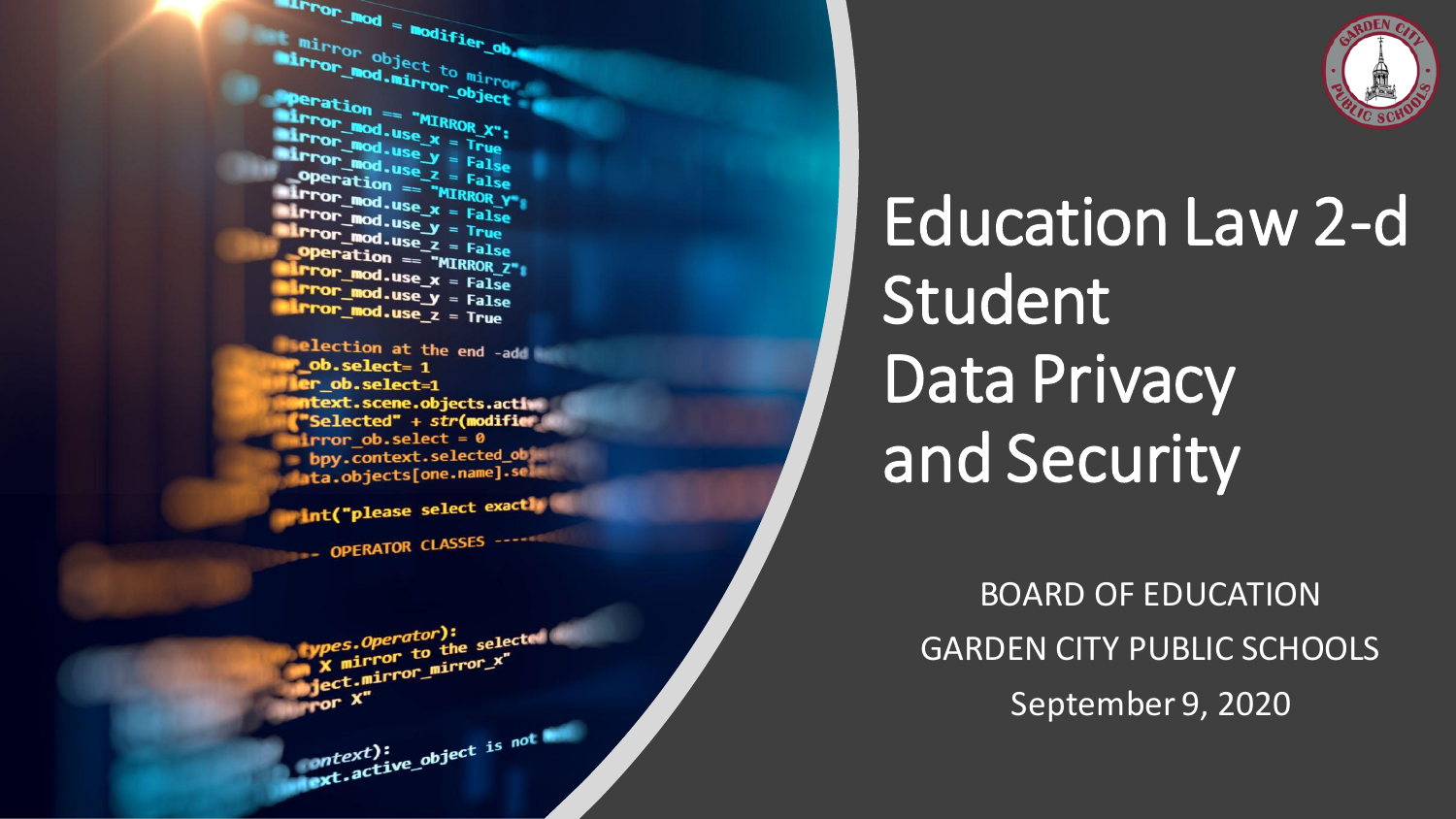## Student Data Privacy and Security



New York State Education Law Section 2-d and the Family Educational Rights and Privacy Act provide clear protections for student data, and NYSED is committed to complying with all applicable laws. The New York State Department of Education has committed to promoting the least intrusive data collection policies practicable that advance the goals of improving academic achievement, empowering parents with information and advancing efficient and effective school operations while minimizing the collection and transmission of personally identifiable information, and will work to ensure that this is reflected in the practices of every educational agency in New York State by developing policies and standards that will provide clear guidance to the field.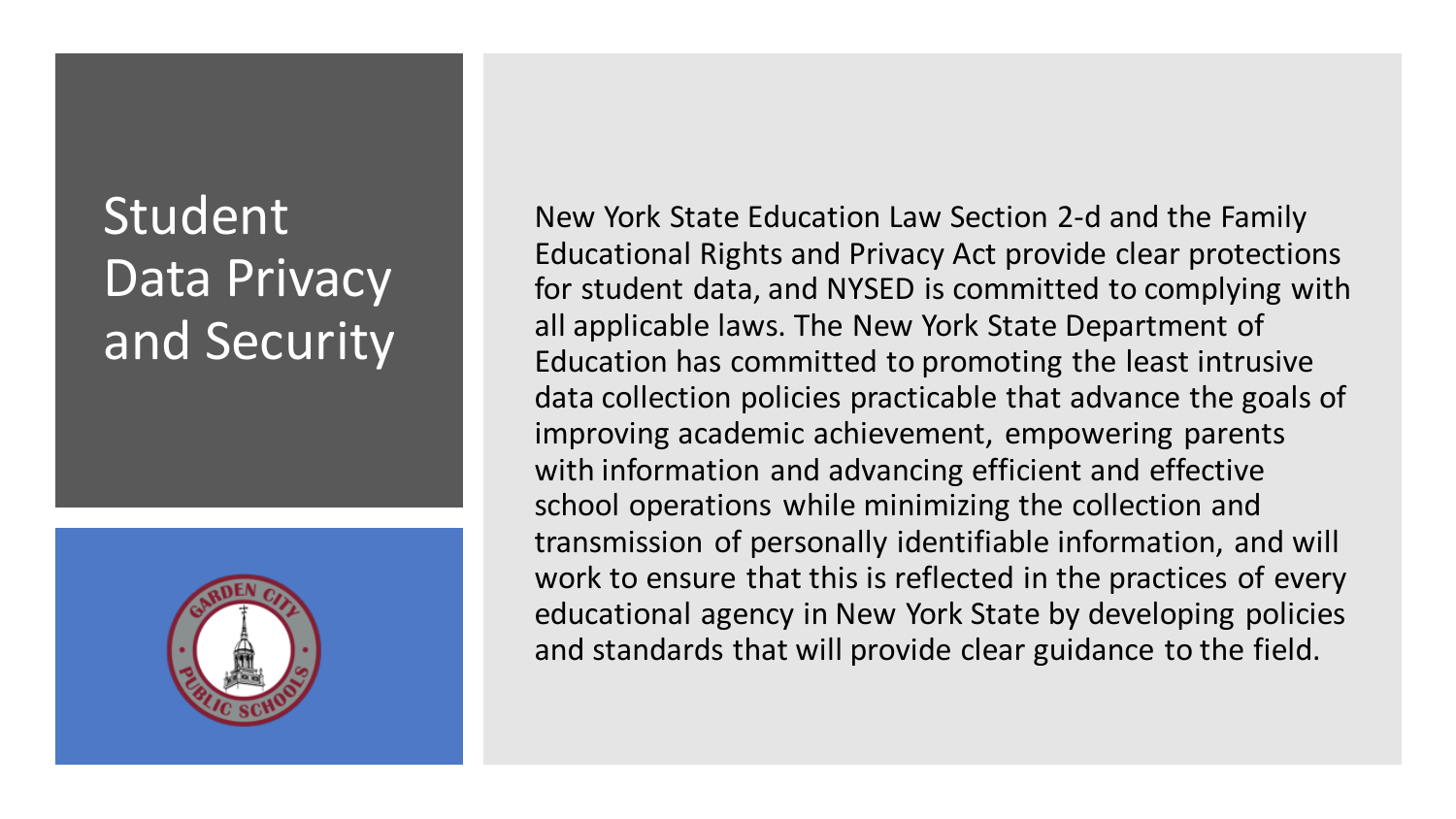## Part 121 Regulations



- PROTECTION OF PERSONALLY IDENTIFIABLE INFORMATION (PII)
- BILL OF RIGHTS FOR DATA PRIVACY AND **SECURITY**
- DATA PRIVACY AND SECURITY POLICY
- NIST CYBERSECURITY FRAMEWORK
- THIRD PARTY CONTRACTORS
- ANNUAL EMPLOYEE TRAINING
- UNAUTHORIZED DISCLOSURE COMPLAINT PROCEDURE
- INCIDENT REPORTING AND NOTIFICATION
- DATA PROTECTION OFFICER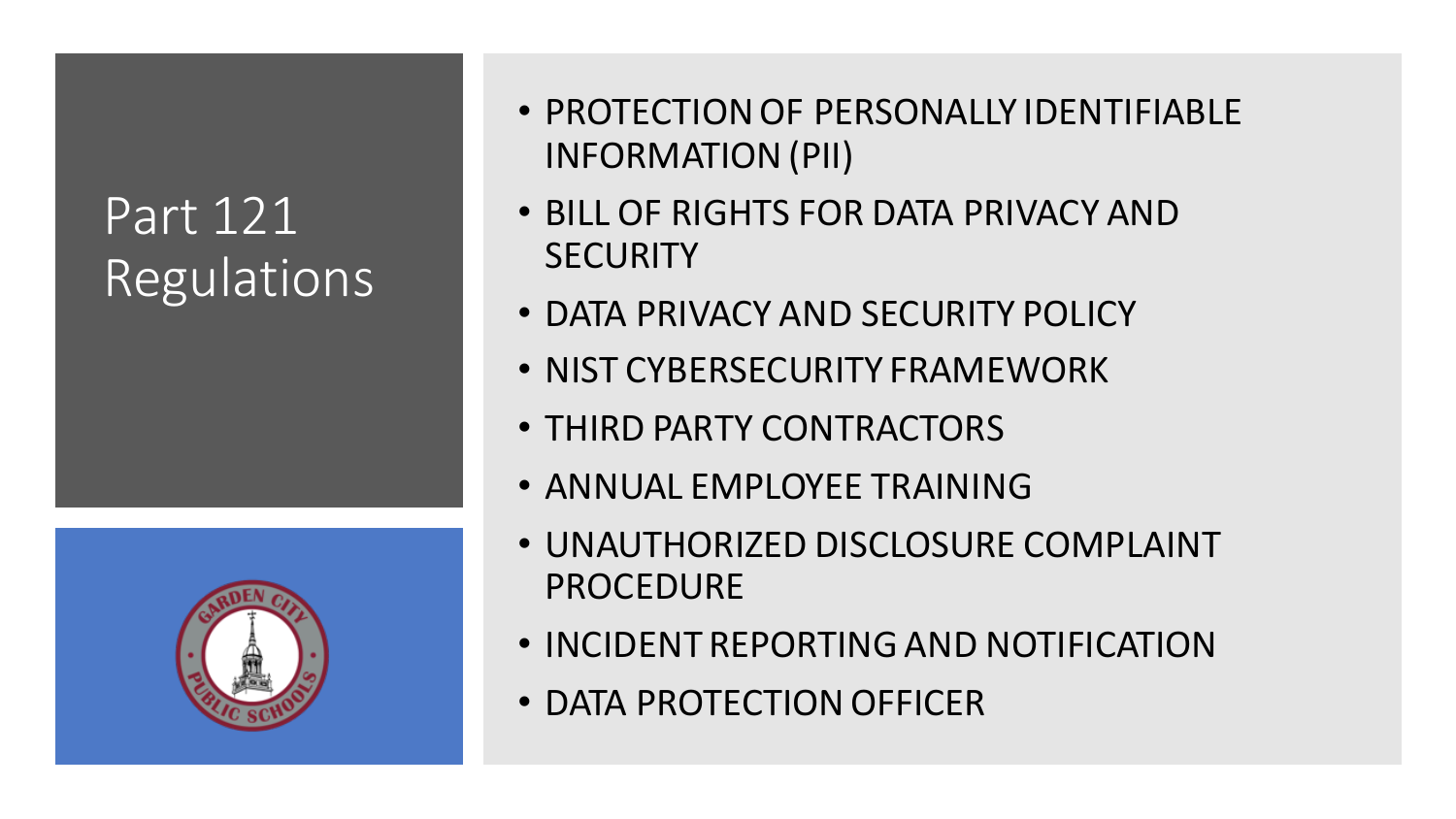- 
- Protect the confidentiality of personally identifiable information of students (FERPA) and personally identifiable information of teachers and principals (APPR) - Student name, parents' name, address, student number, linkable information
- Adopt and post on website a Parents' Bill of Rights for Data Privacy and Security, with supplemental information about each written agreement with a third-party contractor (vendor) that involves disclosure of PII
- Adopt and post a Data Security and Privacy Policy that includes adherence to the NIST Cybersecurity Framework to protect PII
- Apply the planning, processes, and categories of information protection defined within the NIST Cybersecurity Framework to district practices and systems
	- Identify, Protect, Detect, Respond, Recover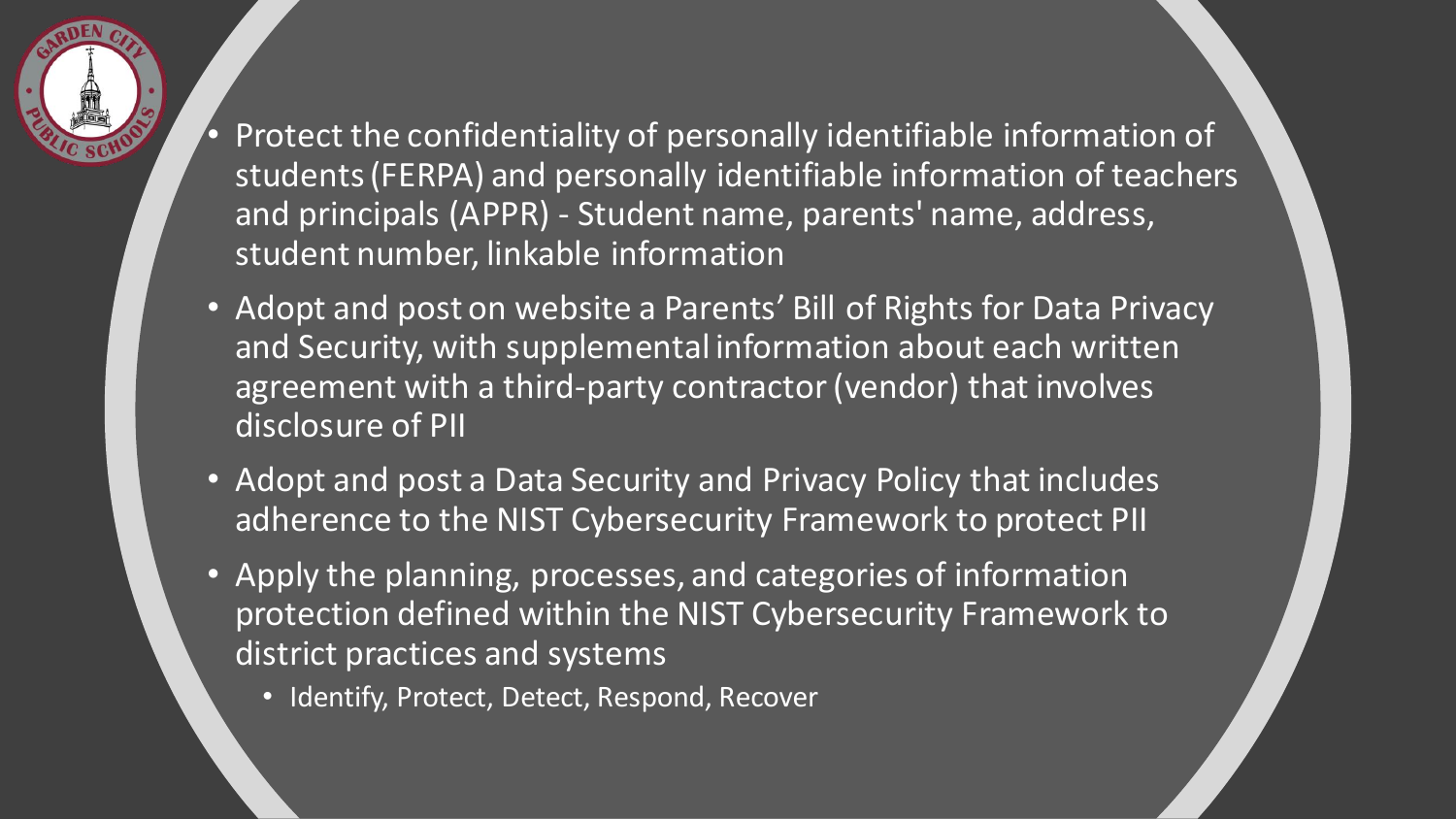- Whenever the educational agency discloses PII to a thirdparty contractor, ensure that the written agreement for using the product or services includes the language required by Education Law
- Deliver annual privacy and security awareness training to all employees
- Create and publish an unauthorized disclosure complaint process
- Follow reporting and notification procedures when unauthorized disclosure occurs
- Appoint a Data Protection Officer to oversee implementation of Education Law 2-d responsibilities